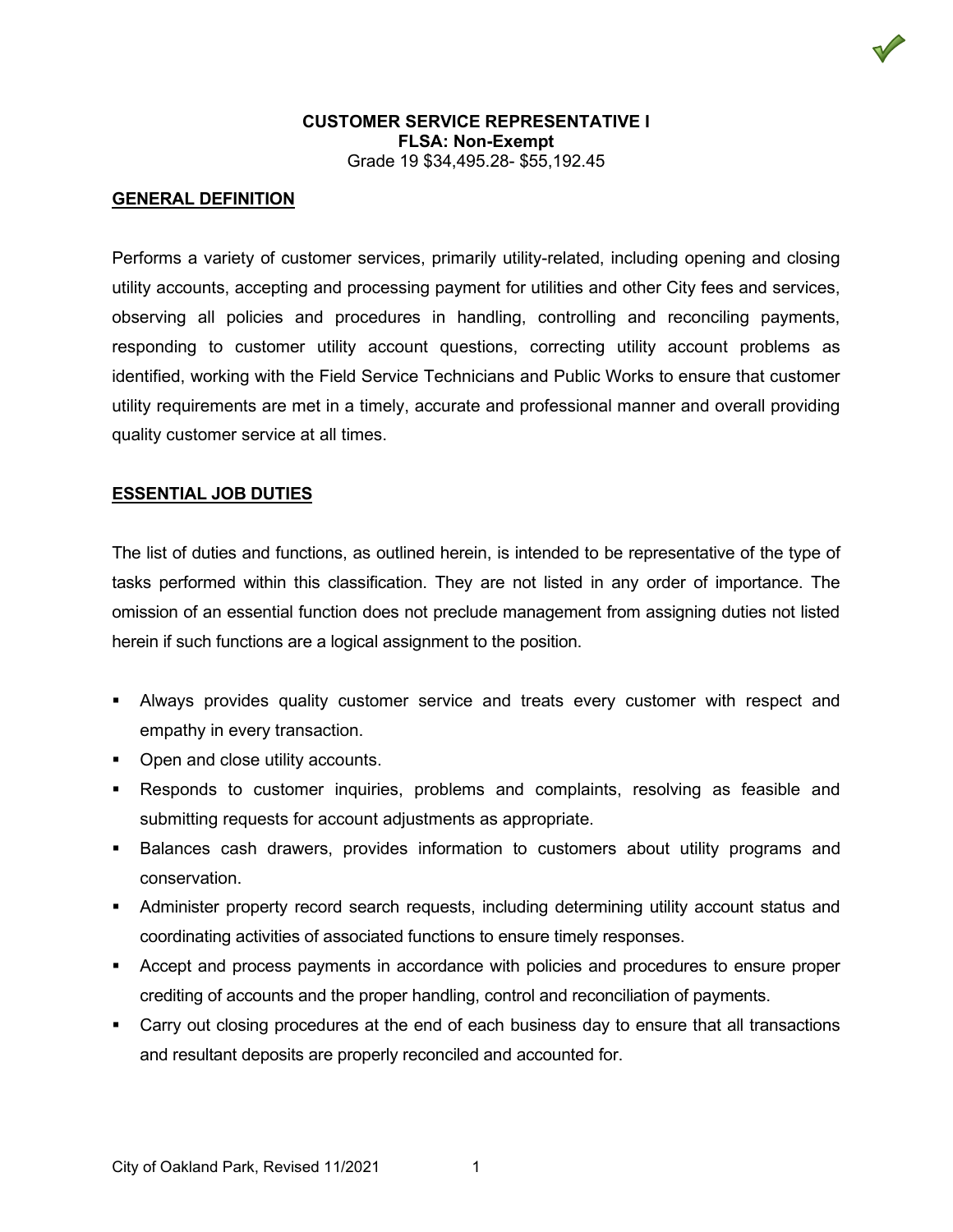- Work effectively with Public Works to ensure that Public Works utility services are provided to customers in a timely and professional manner.
- Work effectively with Field Service Technicians to ensure that field services are provided to customers in a timely and professional manner.
- Respond to general questions and redirect person asking question to relevant department as appropriate.
- Accepts applications for alarm systems.
- Conforms with and abides by all regulations, policies, work procedures, and instructions.
- **Requires requiar attendance to scheduled work shifts.**

# **KNOWLEDGE, SKILLS & ABILITIES**

- Working knowledge of customer application procedures, collections processes and consumer billing practices.
- Familiarity with current office technologies, standard office practices, personal computers and related peripheral equipment.
- A strong customer service orientation in work and communication with coworkers, management, external customers, and the general public, including problem resolution skills and effectiveness in dealing with angry for frustrated customers.

# **MINIMUM ACCEPTABLE EDUCATION, TRAINING & EXPERIENCE**

High school diploma or GED Certificate, with 1-year experience in a customer service environment that includes cash handling or basic funds accounting, with general familiarity and experience in operating personal computers and related peripheral equipment; or an equivalent combination of education, training and experience. Ability to type 25 wpm.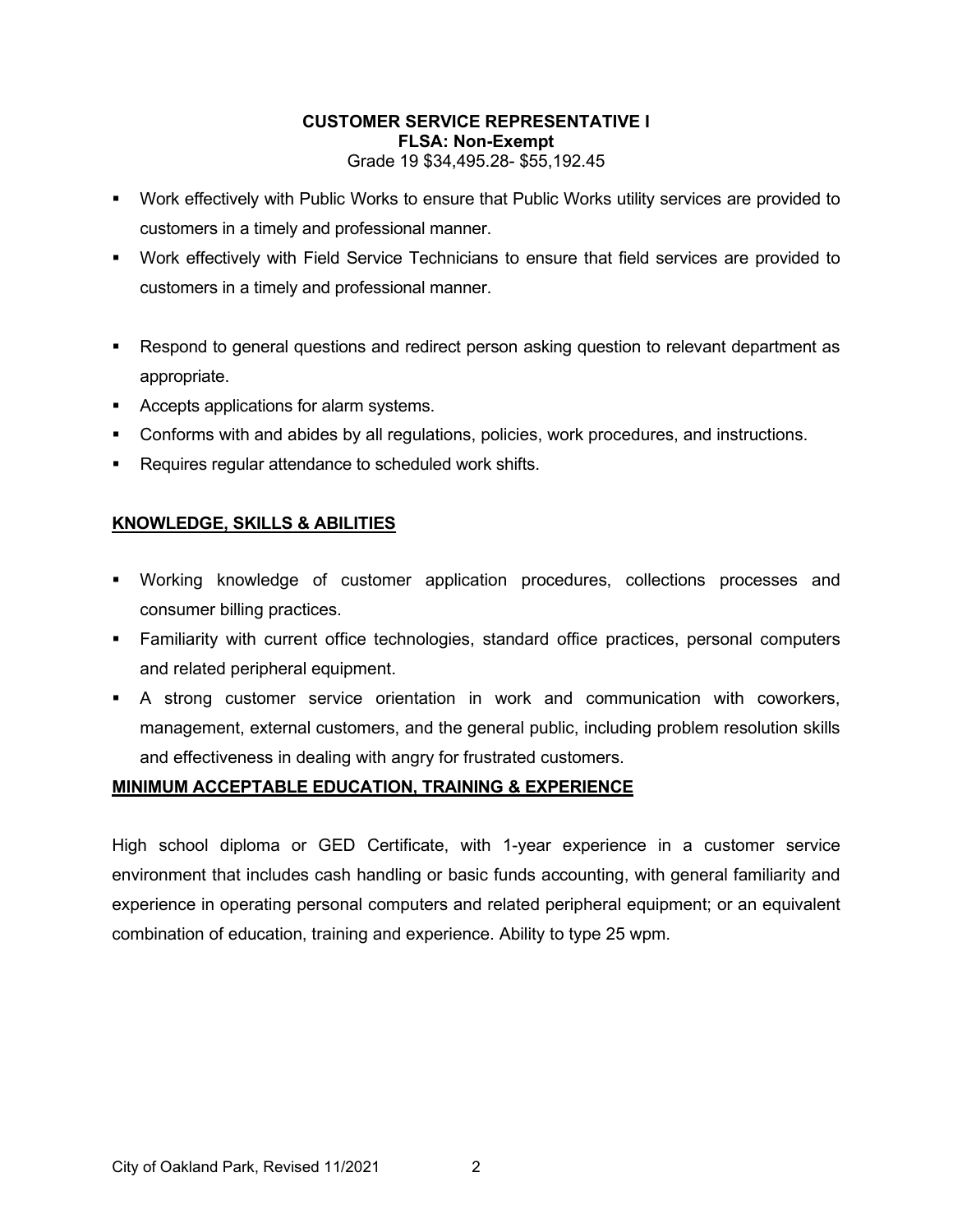### **PREFFERED**

- 3-years experience in a customer service environment that includes cash handling or basic funds accounting, with general familiarity and experience in operating personal computers and related peripheral equipment.
- **-** 1-year utility billing experience.

## **PHYSICAL REQUIREMENTS**

The City of Oakland Park is an Equal Opportunity Employer. In compliance with the Americans with Disabilities Act (42 U.S. C. 12101 et. seq.), the City of Oakland Park will provide reasonable accommodations to qualified individuals with disabilities and encourages both prospective and current employees to discuss potential accommodations with the employer. The physical demands described here are representative of those that must be met by an employee to successfully perform the essential functions of this job.

Tasks involve the ability to exert light physical effort in sedentary to light work, but which may involve some lifting, carrying, pushing and/or pulling of objects and materials of light weight (5- 15 pounds). Tasks may involve extended periods of time at a keyboard or workstation. Work is performed in usual office conditions with rare exposure to disagreeable environmental factors. Most tasks require visual abilities. Most tasks require oral communications ability.

A review of this position has excluded the marginal functions of the position that are incidental to the performance of fundamental job duties. All duties and responsibilities are essential job functions and requirements are subject to possible modifications to reasonably accommodate individuals with disabilities. To perform this job successfully, the incumbent(s) will possess the abilities and aptitudes to perform each duty proficiently. Some requirements may exclude individuals who pose a direct threat of significant risk to the health or safety of themselves or other employees. Requirements are representative of minimum level of knowledge, skills and ability.